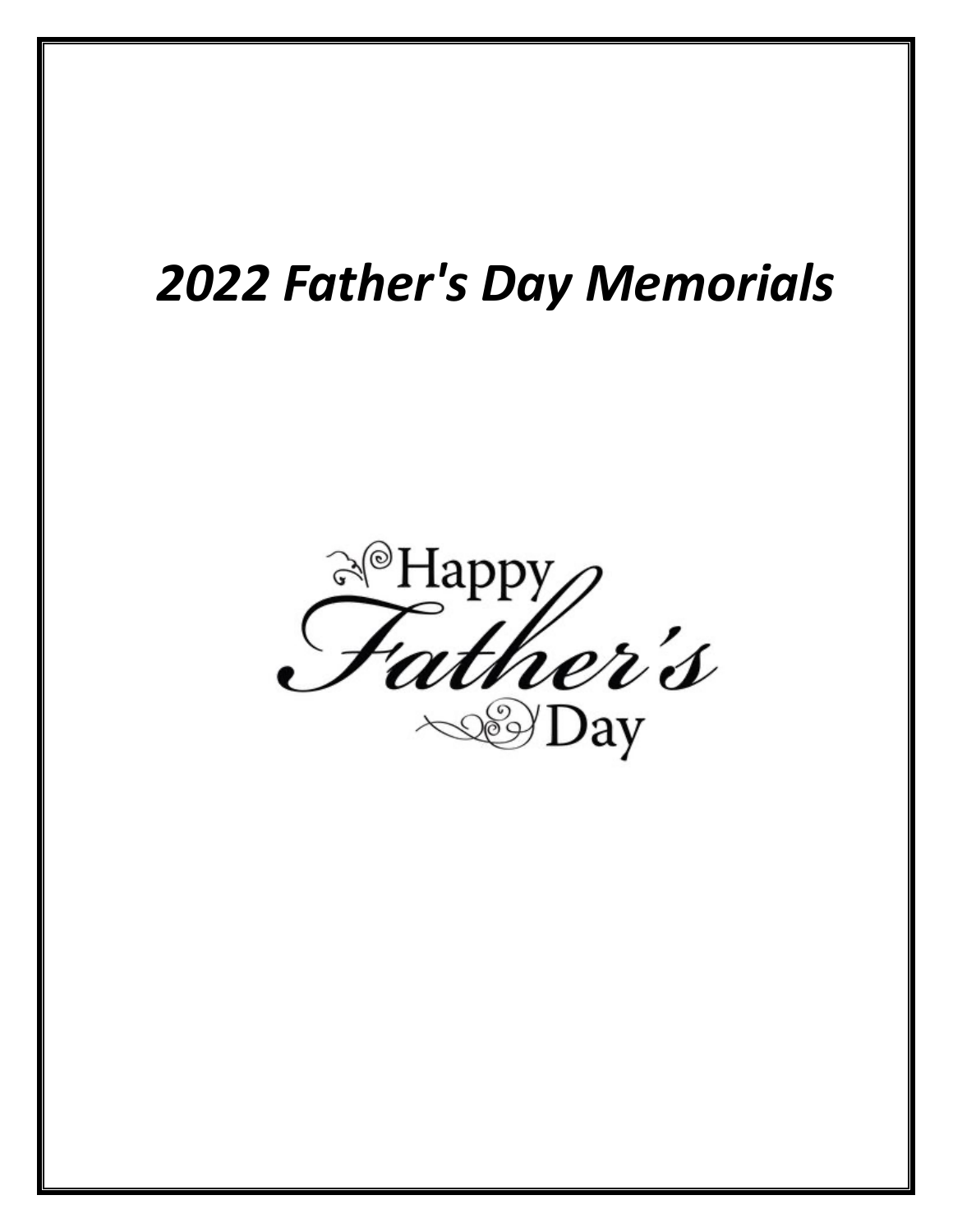**Batten, Abram** - by Julie, Jim, Ken and Families **Batten, Abram** - by Jim, Sandra & Family **Batten, Chesley** - by Sandra & Graham Taylor **Batten, Thomas -** by Amy & Eric Dodge **Batten, Thomas** - by Fred & Ella Batten **Bickford, Eneas**, Dad **-** by Dale & Joanne **Bussey, Charles** - by June Mercer **Bussey, Edward -** by Elizabeth & Jim Tilley and Family **Bussey, Edward -** by Kathleen and Grace **Bussey, Edward** - by Ken & Loretta Scott and Family **Bussey, Peter -** by Fred & Ella Batten **Butler, Albert -** by Boyd & Jeanette and Family **Butler, Albert -** by Marion & Kevin Hunt **Butler, Albert James** - by Barb Butler & Families, Renee, Sonia and Scott **Butler, Charles -** by Sam, Christina & family **Butler, Charles Garland**, Father - by Calvin and family **Butler, Dave -** by Barb **Butler, Dave -** by Renee, Rahul, Shyla and Justin Hampole **Butler, Dave** - by Scott, Patti, Sarah, Samantha, Logan and Liam **Butler, Dave -** by Sonia, Mike & Olivia Cave **Butler, Doug**, Dad - by Elizabeth and family **Butler, Douglas**, Father - Forever in our hearts today and every day - by Janice & Nelson Eason and Family **Butler, Uriah**, Grandfather **-** by Barb & Robert Tilley **Butler, Jimmy -** by Linda & George McDonald **Butler, Robert Leslie**, Brother - by Calvin and family **Cable, Junior -** by George & Sharon Peach **Cable, Chesley -** by George & Sharon Peach **Caines, Ernest –** by Dorcas & Cyril Dooley **Carter, Uriah -** by Jim, Sandra and Family **Dawe, Wilfred -** by Joan, Bob and Family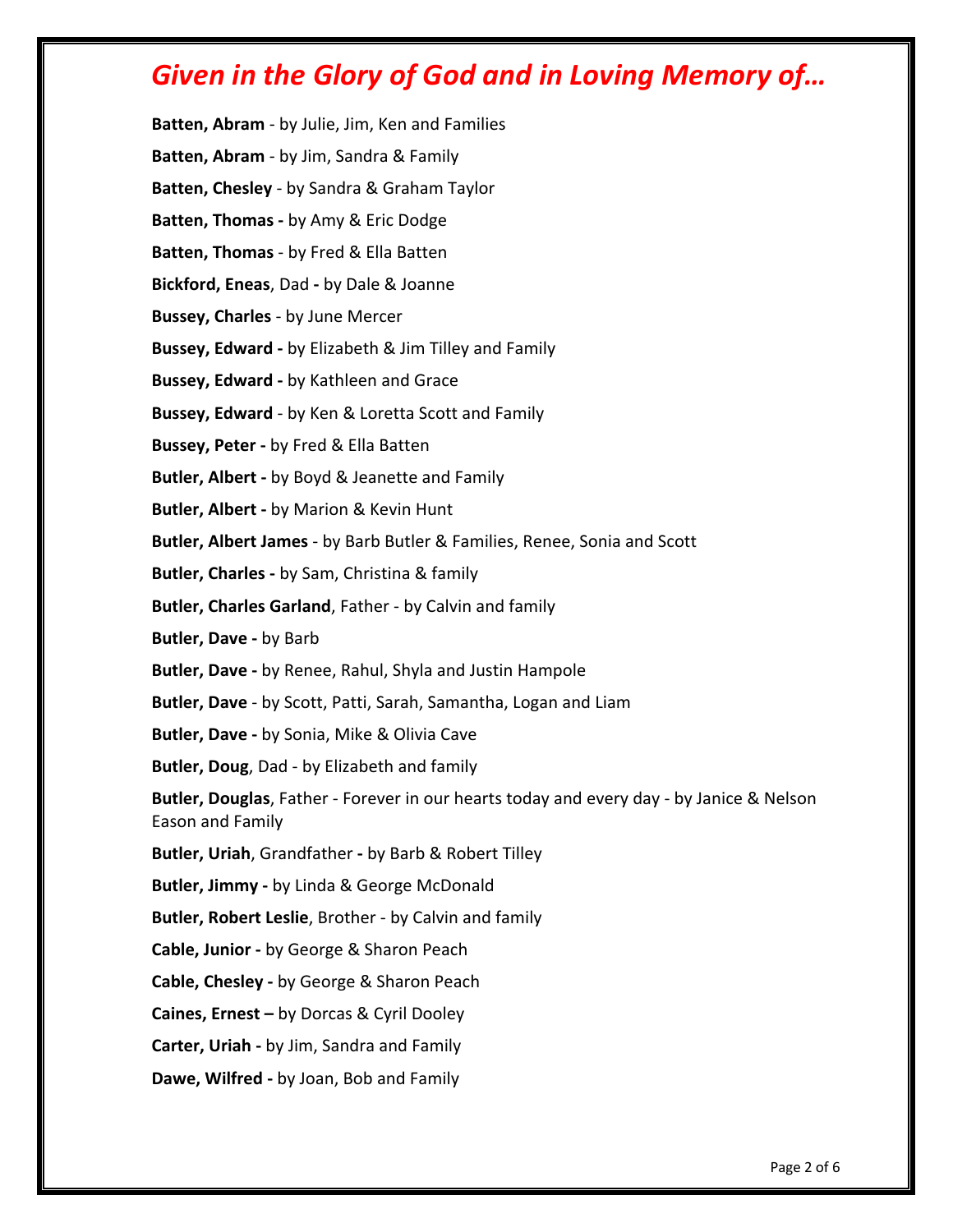**Dawe, Wilfred -** by Marg & Gerald Dawe **Dodge, William H. -** by Eric & Amy Dodge **Eason, Donald**, Dad - Remembering you today and everyday - by Nelson & Janice Eason and Family **Eason, Jim -** by Debbie, Cassie and Betty **Eason, Ken -** by Stephanie & Ashley Eason **Fagan, Ern**, Dad **-** by Cathy, Rodney, Roxanne and family **Fagan, Hubert**, Dad - by David & Joselyn and Family **Fagan, Gordon -** by Dot & Herb **Fagan, Gordon** - by Lily **Fagan, Hubert** - by Madonna and Family **Fagan, Reginald Linton** - by Ralph & Rosalind Fagan and Family **Fagan, William -** by George & Sharon Peach **Fowler, Charlie** - by Ern & Myrtle Fowler **Fowler, Henry**, Father-in-Law - by Calvin and Family **Fry, Maxwell -** by George & Sharon Peach **Gibbons, John -** by Alex & Maxine Rideout **Greeley, Dan** - by Graham & Heather Greeley **Greenslade, Matthew -** by Gloria **Haines, Bert -** by Chris, Gladys and Carissa **Haskell, Robert William** - by Rosalind & Ralph Fagan and Family **Head, Jack -** by Marg & Gerald Dawe **Hunt, Samuel -** by Kevin & Marion **Janes, George -** In memory of my precious father from daughter Georgina and Family **Janes, Sammy** - by Lily **Jefford, James**, Dad - by Ruby **Jefford, Samuel**, Dad - by Joanne & Dale **John F. Buckle -** by Dave & Bertha Rideout **King, Alvin -** by wife Marie and Family **Lawrence, Albert** - by Madonna and Family **Lawrence, Francis** - by Madonna and Family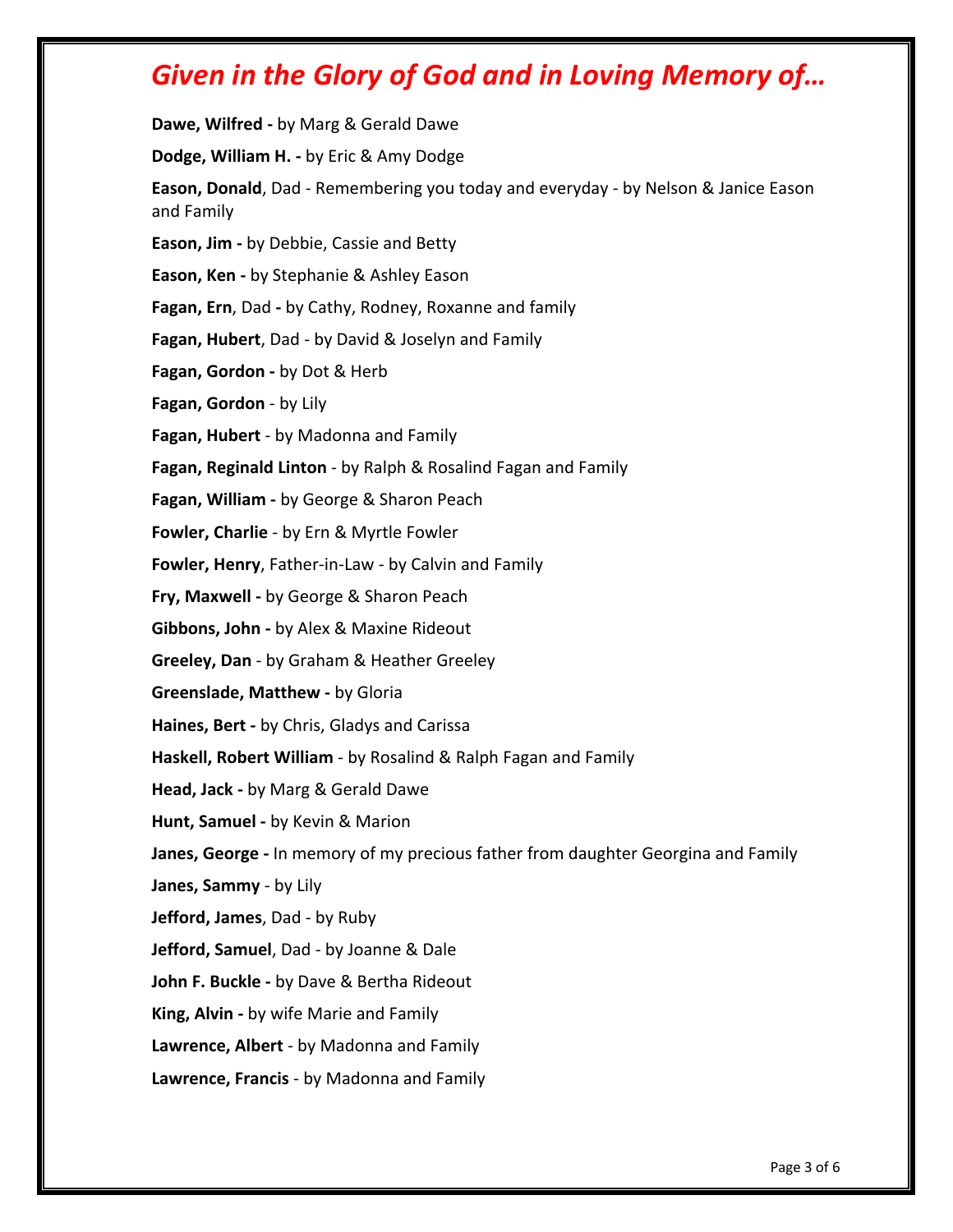**Lehr, Kie -** by Jane and family **MacDonald, Samuel -** by George & Linda McDonald **Mercer, George -** by Jean **Mercer, George** - by Jeffrey Mercer **Mercer, George** - by Larry Mercer **Mercer, George -** by Randy Mercer **Mercer, George** - by Rodney Mercer **O'Brien, Pierce** - by Eric & Doris O'Brien **Peach, Albert** - by Jane and Family **Peach, Cyril** - by Jane and Family **Peach, George -** by George & Sharon **Peach, George Sr -** by Roger & Janice Peach **Peach, Kevin** - by Roger & Janice Peach **Peach, Samuel James** - by Barb Butler and Families, Renee, Sonia and Scott **Peach, William** - by Roger & Janice Peach **Peter, Bussey -** by Amy & Eric Dodge **Petten, Alfred -** by Fannie, Dave & Family **Petten, Edward -** by Amy & Eric Dodge **Petten, James John -** by Amy & Eric Dodge **Petten, Henry** - by Heather & Graham Greeley **Petten, James** - by Daphne & Ray Rideout **Petten, Nathaniel,** Dad - Remembering you on Fathers Day forever loved and missed - by Janice & Nelson Eason and Family **Petten, Nicholas** - by Myrtle & Ern Fowler **Pittman, Kevin** - wife Ruth and family **Porter, Edward Jr**, Dad - by Myra Rideout **Porter, Edward Sr -** Grandfather - by Myra Rideout **Porter, Noah -** by Christina, Sam and Family **Porter, Noah -** by Fannie, Dave and Family **Porter, Raymond -** Uncle - by Myra Rideout **Radford, Charles -** by Boyd, Jeanette and Family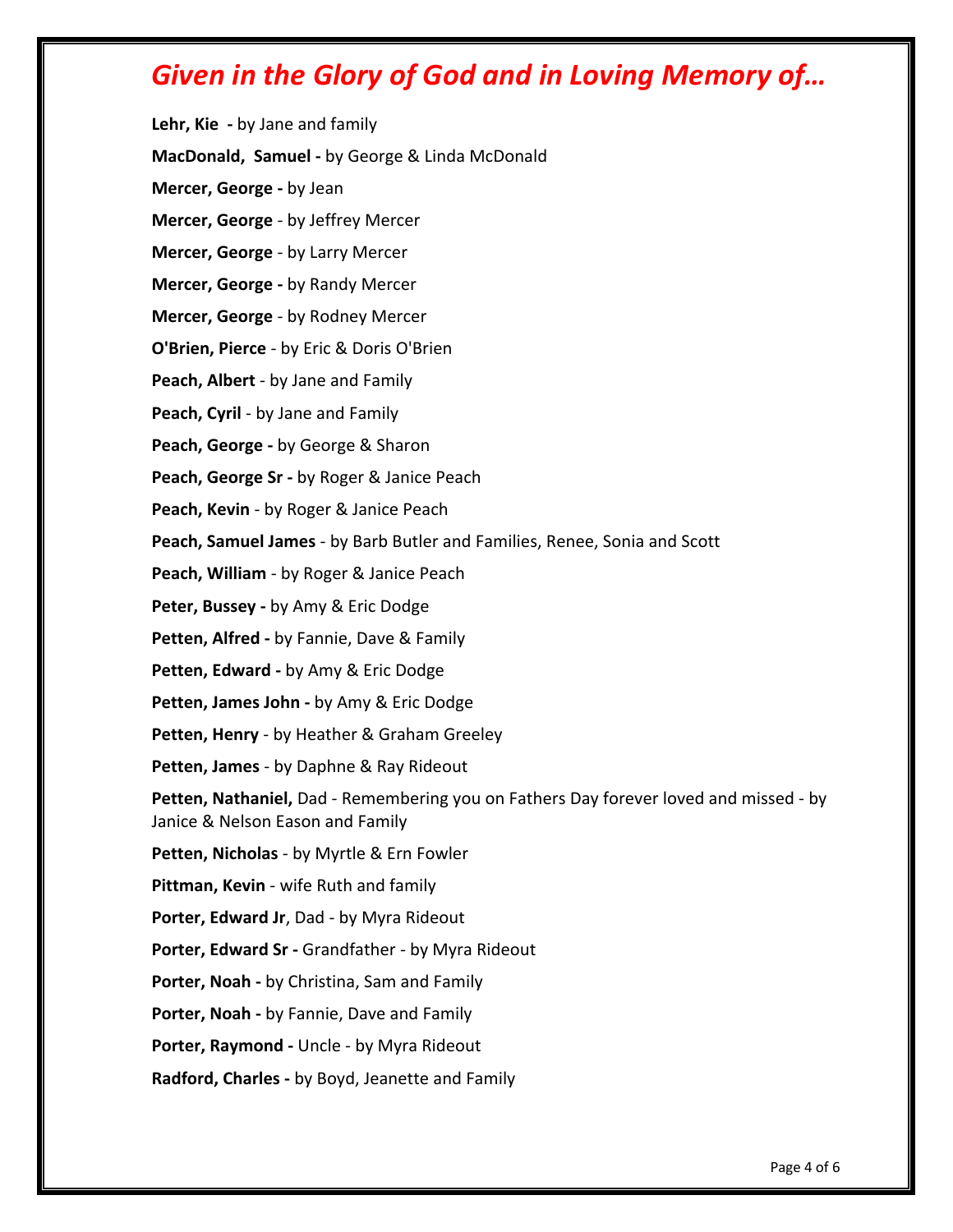**Reid, John** - by Herb & Dot **Rideout, Don -** by Eric & Doris O'Brien **Rideout, Doug -** by Scott and Family **Rideout, Doug** - by Susan and Family **Rideout, Eric** - by Lily **Rideout, Harvey**, Father - by Alex & Maxine **Rideout, Alexander**, Grandfather **-** by Alex & Maxine **Rideout, Hedley -** by Ray & Daphne **Rideout, Leonard** - by son, Collins Porter. **Rideout, Malcolm -** by Gladys, Chris and Carissa **Rideout, Max** - by Eric & Doris O'Brien **Rideout, Ronald -** by Dave & Bertha Rideout **Rideout, Stewart** - by Edith Rideout **Rideout, Albert** - by Edith Rideout **Rideout, Vic** - by Eric & Doris O'Brien **Rideout, William -** by 2 sons and 6 daughters **Roberts, Frank K.** - by Sandra, Derek and Glen **Scott, Chesley -** by Ken & Loretta Scott and family **Smith, Arthur -** by Joan, Bob and Family **Taylor, Alfred** - by Sandra & Graham Taylor **Tilley, Chesley**, Father - by Robert & Barb Tilley **Tilley, Robert**, Grandfather - by Robert & Barb Tilley **Tilley, Warwick** - by daughter Kathleen Baird **Tilley, Warwick -** by Jim & Elizabeth Tilley and family **Tilley, Warwick -** by Kathleen and Grace **Weir, Hubert**, Father - by Barb & Robert Tilley **Weir, Thomas**, Grandfather - by Barb & Robert Tilley **Weir, Hubert** - by Edith Rideout **Woodland, Edward -** by Kathleen and Grace **Woodland, Gerald -** by Kathleen and Grace